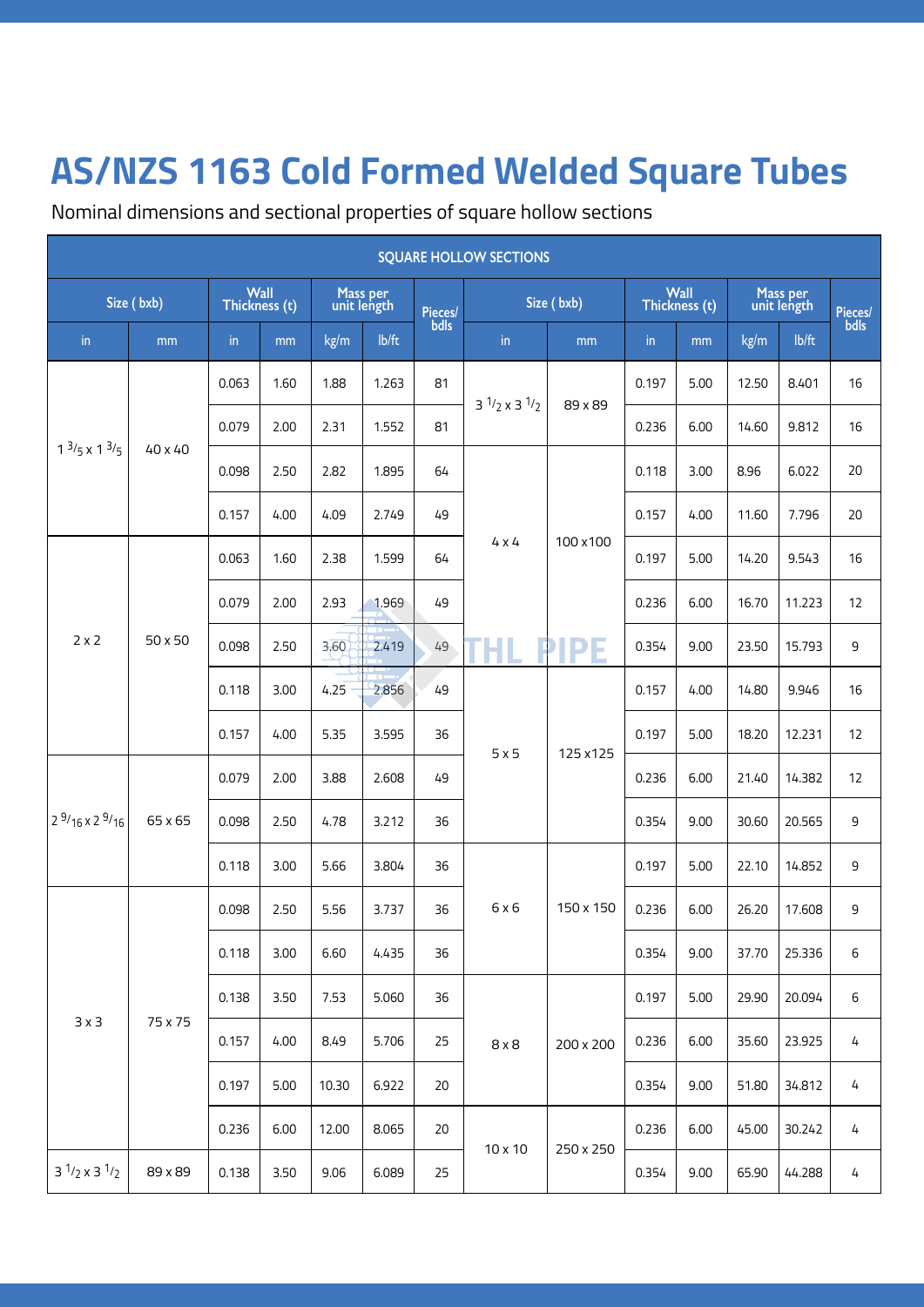## **AS/NZS 1163 Cold Formed Welded Square Tubes**

Nominal dimensions and sectional properties of square hollow sections

#### **TOLERANCES ON SHAPE AND MASS:**

| <b>Characteristic</b>                  | <b>Circular hollow sections</b>                                                    | Square and Rectangular hollow sections                                                                            |  |  |  |  |
|----------------------------------------|------------------------------------------------------------------------------------|-------------------------------------------------------------------------------------------------------------------|--|--|--|--|
| <b>External dimensions</b><br>(do,d&b) | $±$ 1%, with a minimum of $±$ 0.5 mm and<br>a maximum of $\pm$ 10 mm               | $± 1$ %, with a minimum of $±0.5$ mm                                                                              |  |  |  |  |
| Thickness(t)                           | ± 10%                                                                              | ±10%                                                                                                              |  |  |  |  |
| Out of roundness(o)                    | ± 2% for hollow sections having a diameter<br>to thickness ratio not exceeding 100 |                                                                                                                   |  |  |  |  |
| Concavity/Convexity                    |                                                                                    | Max. 0.8% or 0.5mm, Whichever is greater                                                                          |  |  |  |  |
| Squareness of sides                    |                                                                                    | $90^{\circ}$ ± 1 <sup>°</sup>                                                                                     |  |  |  |  |
| External corner profile                |                                                                                    | Perimeter (mm)<br>Equivalent to 50X50 or less : 1.5t to 3.0t<br>Equivalent to greater than<br>50X50: 1.8t to 3.0t |  |  |  |  |
| Twist                                  |                                                                                    | 2.0+ 0.5 mm/m length                                                                                              |  |  |  |  |
| Straightness                           | 0.20% of total length                                                              | 0.15% of total length                                                                                             |  |  |  |  |
| Mass per unit length                   | Not less than 0.96 times the specified mass on individual Length                   |                                                                                                                   |  |  |  |  |
| Length                                 | $-0/+20mm$                                                                         |                                                                                                                   |  |  |  |  |

### **CHEMICAL COMPOSITION:**

| Grade           |              | Chemical composition % max. |      |      |      |      |      |           |      |      |      |                            |      |  |  |
|-----------------|--------------|-----------------------------|------|------|------|------|------|-----------|------|------|------|----------------------------|------|--|--|
|                 | $\mathsf{C}$ | Si                          | Mn   | P    |      | Cr   | Mo   | <b>Al</b> | Ni.  | Cu   | T    | Micro-alloying<br>elements | Ce   |  |  |
| C250/<br>C250L0 | 0.12         | 0.05                        | 0.50 | 0.03 | 0.03 | 0.15 | 0.10 | 0.10      | 0.25 | 0.25 | 0.04 | 0.03(Note-1)               | 0.25 |  |  |